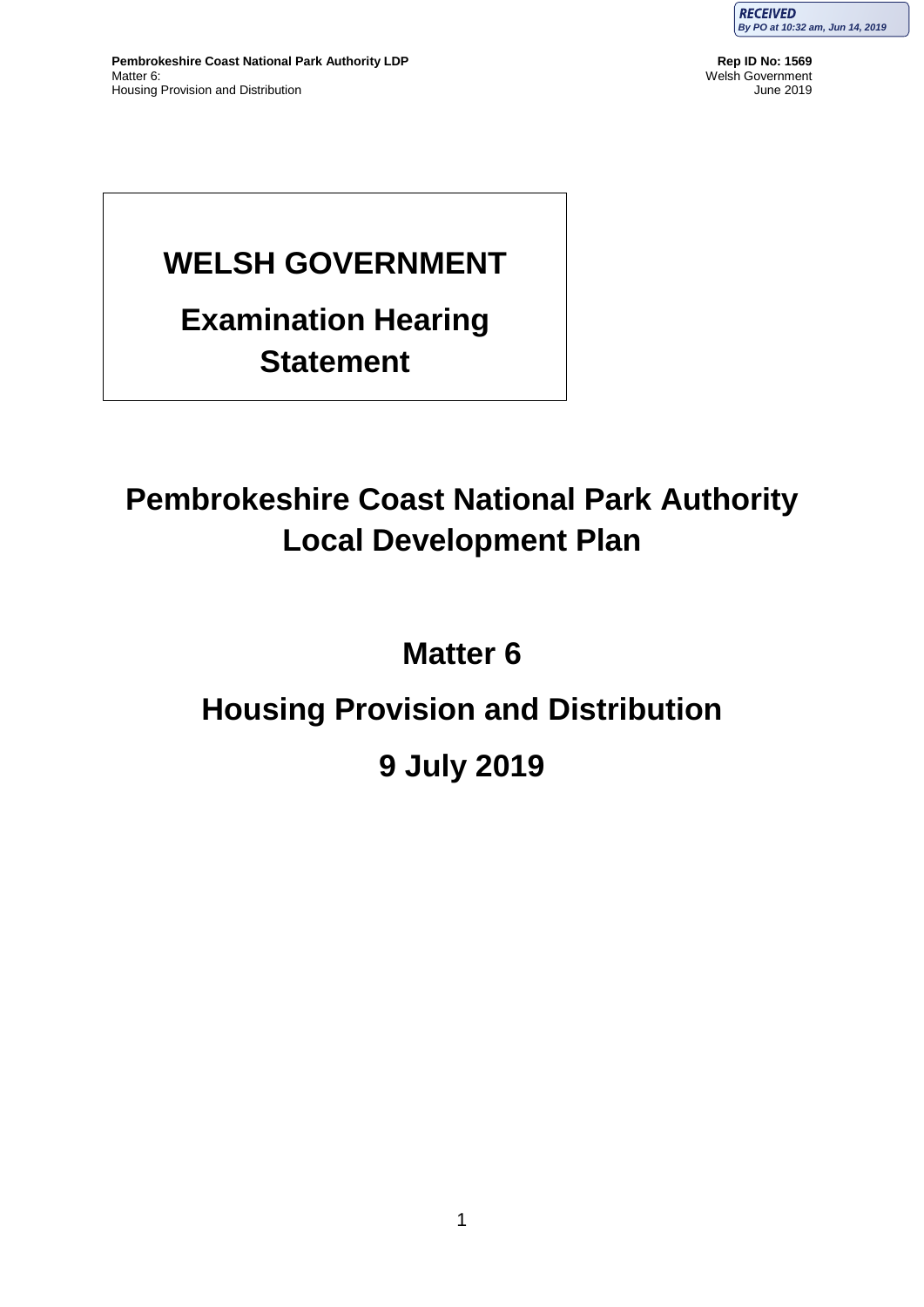### **Matter 6 – Housing Provision and Distribution**

*Issue: Is the provision and distribution of housing soundly based, supported by robust and credible evidence and is it consistent with national policy? And will it be met during the Plan period?*

#### *Provision*

**1. Should Policy 47 be relocated to the National Park Purposes and Spatial Strategy Chapter?**

This is a matter for the local planning authority (LPA).

**2. Is the housing requirement figure of 960 dwellings appropriate? a) Has the Plan been informed by a robust assessment of the housing requirement, having regard to Planning Policy Wales?** This is a matter for the LPA.

#### **b) In identifying the requirement figure, has adequate regard been paid to the Welsh Government household and population projections?** This is a matter for the LPA.

National policy states the latest Welsh Government local authority level Household Projections for Wales, should be considered alongside other key evidence base documents (PPW, para 4.2.6). The latest Population Projections for Pembrokeshire Coast National Park project an overall decrease in population over the plan period. We support the authority in planning positively for future growth to accommodate local needs in their area, rather than planning for decline.

### **c) Have alternative housing growth scenarios been considered, if so, why have they been discounted, and why has the preferred option been chosen?**

This is a matter for the LPA.

**d) Has the requirement figure been informed by a robust assessment of the main local influences on housing demand in the National Park including, decreasing household formation size, migration levels, and vacancy rates?** This is a matter for the LPA.

### **e) Does the Plan place too much emphasis on market housing as an enabler for the delivery of affordable housing?**

This is a matter for the LPA.

#### **3. Is the housing supply calculations of 1,150 appropriate? a) What is the make up of the housing land supply?**

Our representation to the Authority's Focussed Changes consultation highlighted a number of issues and inconsistencies in the components of housing land supply. These related to inconsistencies between the table of Components of Housing Land Supply (Table 5) and the Housing Background Paper (November 2018). The Authority's Focussed Changes Consultation Report Addendum states that the Housing Background Papers will be amended to accord with Table 5 (FC15). Therefore, we make the following comments in relation to the accuracy of Table 5.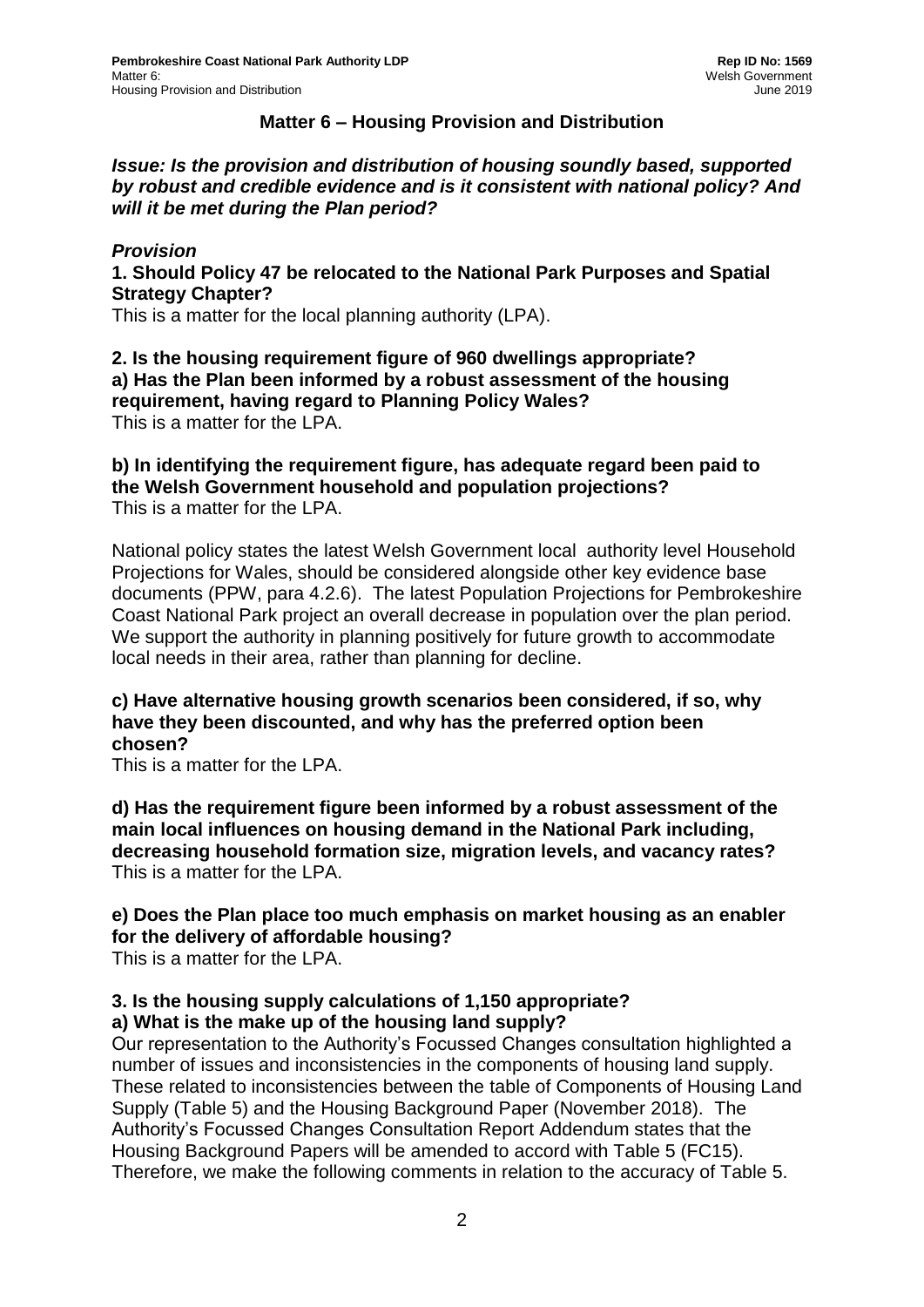Row A - The total number of completions on large and small sites is 154. This is not consistent with the results from the authority's Joint Housing Land Availability Study. The authority need to clarify this figure.

Row C – Units with permission. Further clarity is required on the sites that comprise the land bank figure of 147 and the number of units that have permission on allocated sites. The authority should complete a table detailing the timing and phasing of sites with planning permission (see Table 20 in the Draft Development Plans Manual, edition 3, consultation draft, June 2019). This should align with the authority's JHLAS and will inform a robust trajectory and aid effective monitoring.

Rows E and F – The windfall allowances should equate to a complete or whole number of units (not fractions) for each year of the plan period. For example, small windfall sites (row F) totals 283 units, when divided by 13 years of the plan remaining, this equals 21.8 units per annum. The Housing Trajectory (NPA050) shows the small site windfall figure as 22 units per annum, which totals 286 units over the 13 years remaining. The same principle applies to large windfall sites. The figures in Table 5 should be amended to enable greater transparency and effective monitoring.

We note the authority has updated the housing trajectory (NPA050), however, there remain minor inconsistencies in the figures in the trajectory and Table 5.

#### **b) Should Policy 48 also include details of the committed sites?**

The policy should clearly identify allocations. Separately, an Annex containing a table setting out the anticipated delivery of commitments with regards to timings is appropriate. This will inform the housing trajectory, demonstrate the plan can be delivered and enable effective monitoring of all housing components.

#### **c) Is the estimated yield of units from committed and windfall sites realistic and based on available evidence? and has a non-delivery allowance been defined and applied?**

This is a matter for the authority to evidence.

#### **d) How has the flexibility allowance of 16% been defined, and is it based on robust evidence?**

Policy 47 'Housing' states the overall provision is for 1,150 housing units in order to deliver a housing requirement of 960 dwellings. This comprises a 20% flexibility allowance. It is a matter for the LPA to evidence and justify why a 20% flexibility allowance is appropriate. The plan must ensure there is sufficient flexibility to account for non-delivery and unforeseen issues.

#### **e) Will there be a 5-year supply of housing for the duration of the Plan period? and how has this been calculated?**

This is a matter for the LPA to evidence. The housing trajectory needs to be updated to accurately utilise the figures in Table 5.

As stated in our representation to the Focussed Changes, the housing trajectory should be based on the phasing and build rates on an annual basis for the entire